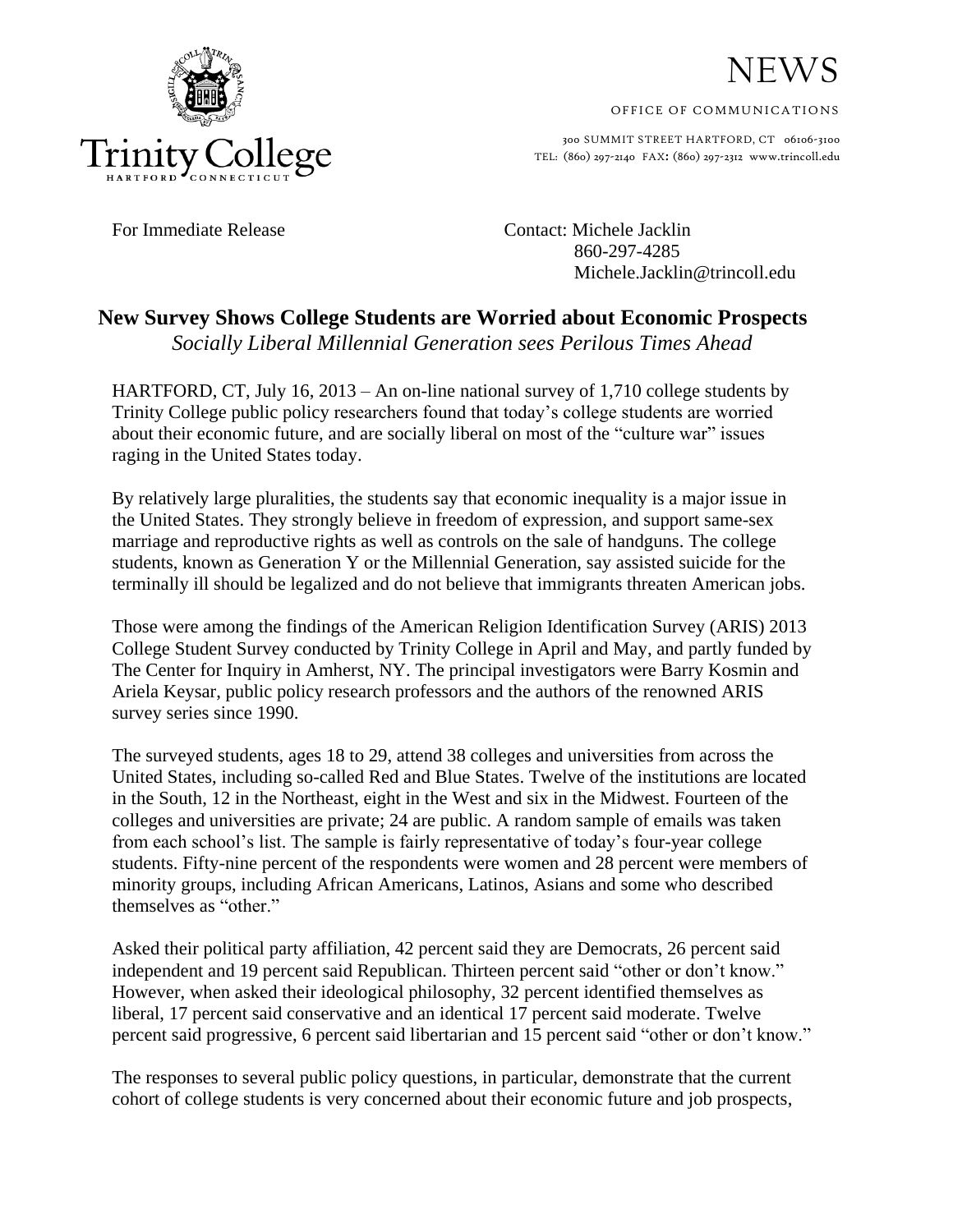and don't see the picture brightening. They also see a country where the per-capita debt has risen, and an aging population whose Social Security and Medicare bills will be largely borne by younger Americans. A large majority, 85 percent, consider a "balanced federal budget" to be an important issue, while 13 percent do not.

"Having lived through a steep economic downturn and facing a rocky recovery that is not producing the high-paying, good-benefit jobs that previous generations benefitted from," said Kosmin, "it's not surprising that college students see difficult times ahead for themselves, particularly since many have gone deeply into debt to pay for their education. So they question whether they'll ever be able to achieve the quality of life that their parents have enjoyed."

Indeed, asked whether young people's changes of establishing themselves economically and professionally in the U.S. will be better, worse or the same in comparison with their parents' generation, more than two-thirds (68 percent) of the respondents said worse, 19 percent said better and 13 percent don't know. The more pessimistic students tended to be male, white and Latino, attend private college and major in the arts or humanities. Women, African Americans, students studying at public universities and those majoring in science, technology, engineering or mathematics – fields that typically pay higher salaries and have plentiful jobs – are among the more optimistic about economic advancement.

Moreover, 56 percent agree with the statement that, "people with no college degree have little chance of succeeding in life in the United States today," although 42 percent disagree. And 85 percent of those who turned in the survey said "economic inequality is a major issue in the U.S. today." Even more women (88 percent) agreed with the statement than men (81 percent). Only 14 percent of the respondents think economic inequality is not a major issue.

Three-quarters of the students said a higher minimum wage is important, compared to 23 percent who said it's unimportant and 7 percent who don't know. Yet, 69 percent of the respondents said immigrants don't threaten American jobs, whereas 25 percent said they do and 6 percent don't know.

In terms of non-economic issues, a whopping 91 percent of the students endorse the Constitution's First Amendment right that people should be guaranteed freedom of expression regardless of their views. Six percent disagreed and only 3 percent were unsure.

"This finding implies criticism of the speech codes imposed by many colleges," said Kosmin.

Regarding the Second Amendment, when asked whether the federal government should do more to control the sale of handguns, 70 percent said yes, 24 percent said no and 6 percent didn't know.

The survey demonstrated that college students are more open-minded than older Americans on many controversial and divisive issues such as abortion and same-sex marriage.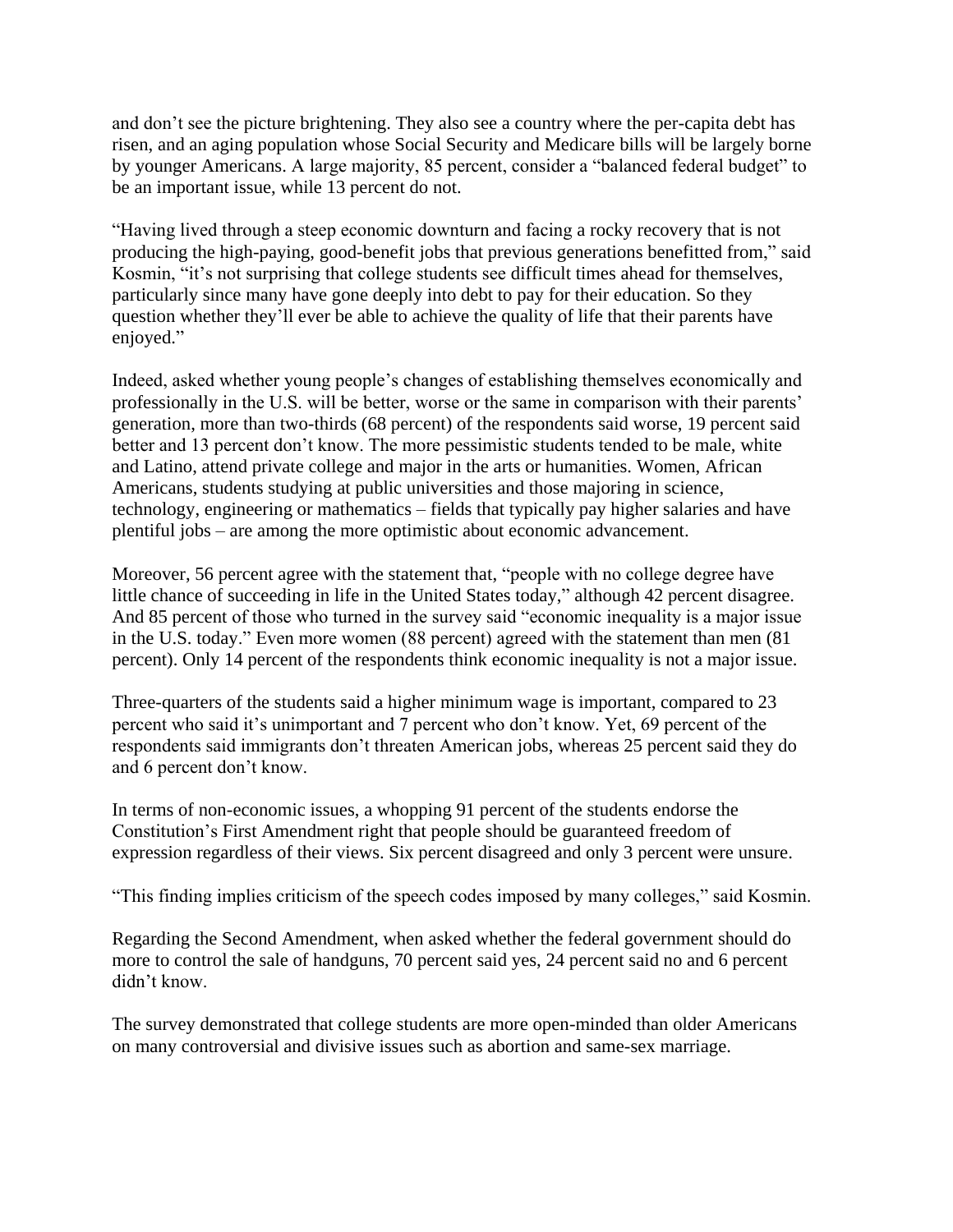Asked whether women's reproductive rights must be defended, 84 percent of women agreed, as did 74 percent of men. Ten percent of the female students disagreed, as did 15 percent of male students. As for same-sex marriage, which has been in the news of late given the U.S. Supreme Court's ruling overturning the Defense of Marriage Act, three-quarters of the students (76 percent) said gay marriage should be legalized nationally, while 17 percent disagreed. Seven percent said maybe.

Another issue that was recently dealt with by the Supreme Court was affirmative action. Asked whether affirmative action in college admissions should be abolished, 42 percent said it should be, 35 percent said it shouldn't be and 23 percent were unsure.

"The finding on affirmative issue showed a more culturally conservative side to the students than the answers to other questions," said Keysar. "It could be because it's an issue that directly affects students and their ability to gain admission to the college of their choice."

When it comes to religion, 32 percent of the students described themselves as religious; 32 percent said they are spiritual but not religious; and 28 percent said they are secular but not religious. Eight percent offered no answer.

Students were divided on whether religion is the root cause of conflicts around the globe. Asked whether religion brings more conflict than peace, 47 percent said yes, 41 percent said no and 12 percent were unsure. As for religious liberty in this country, 57 percent said they didn't believe it is being threatened, 35 percent said it is threatened and 8 percent were unsure.

Regarding their views of the ethics and integrity of people in various professions, the students had relatively low opinions of most, except for scientists who led the way at about 65 percent, followed by clergy at roughly 40 percent. They were followed in descending order by university administrators and police officers (38 percent); bankers and journalists (17 percent); and professional athletes and corporate executives (less than 10 percent).

Similarly, asked whose opinion the students trust concerning social and political issues, the answers they gave in descending order were: themselves, family members and academics, professors and academics, friends, the president of the United States, religious leaders, local political representatives, national political representatives, political commentators, and political bloggers/Internet forums.

Among other findings:

- Eighty-three percent of the students agree that they have "a personal responsibility to help those worse off than myself." Thirteen percent disagreed.
- About half (51 percent) said unionized workers have a right to collectively bargain. Eighteen percent disagreed. Nearly one-third (31 percent) didn't know.
- Forty-seven percent said assisted suicide for the terminally ill should be legalized, 20 percent said it shouldn't and 30 percent said maybe.